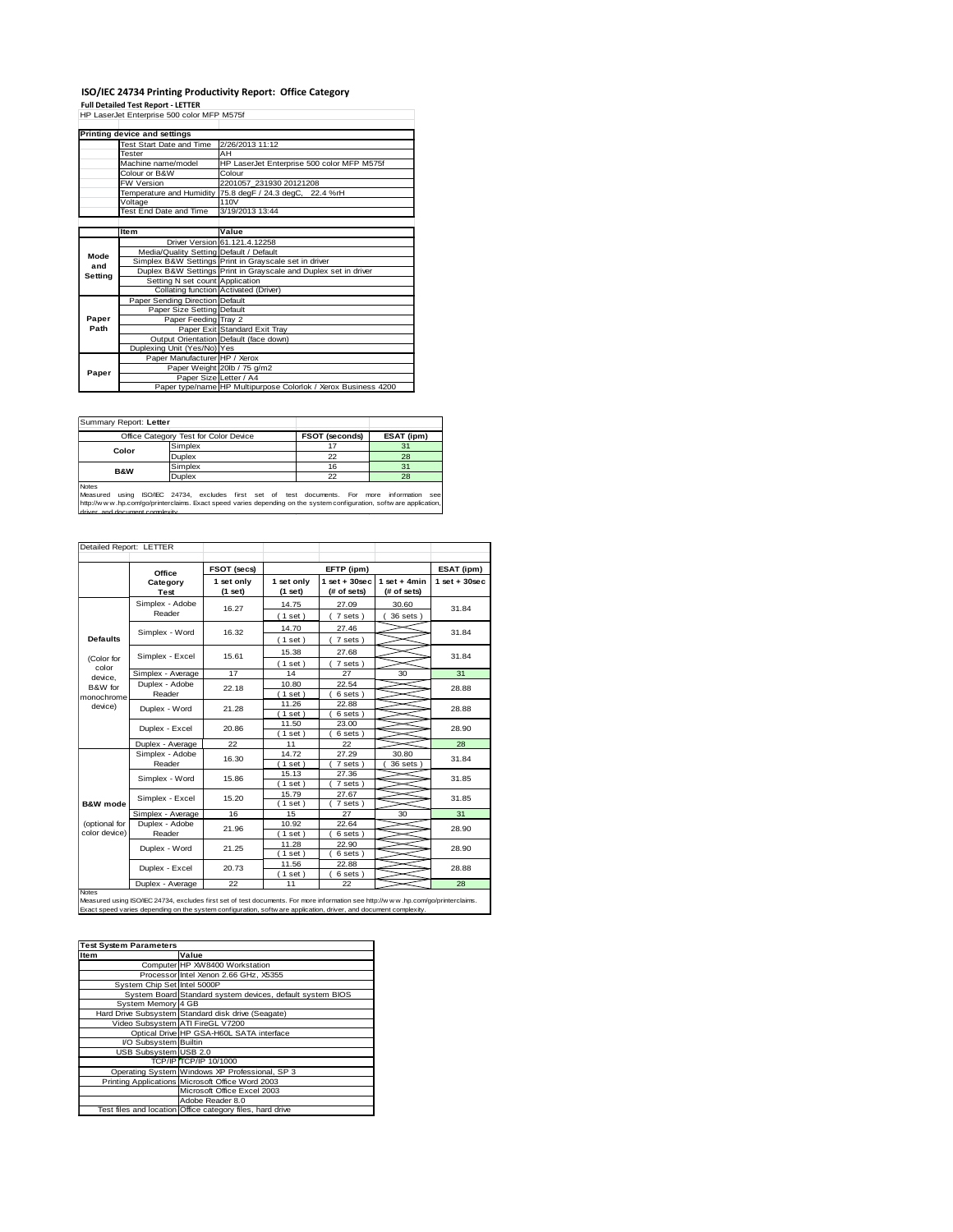# **ISO/IEC 24734 Printing Productivity Report: Office Category Full Detailed Test Report - A4** HP LaserJet Enterprise 500 color MFP M575f

|         | Printing device and settings            |                                                                 |
|---------|-----------------------------------------|-----------------------------------------------------------------|
|         | Test Start Date and Time                | 2/26/2013 11:12                                                 |
|         | Tester                                  | AH                                                              |
|         | Machine name/model                      | HP LaserJet Enterprise 500 color MFP M575f                      |
|         | Colour or B&W                           | Colour                                                          |
|         | <b>FW Version</b>                       | 2201057 231930 20121208                                         |
|         |                                         | Temperature and Humidity 75.8 degF / 24.3 degC, 22.4 %rH        |
|         | Voltage                                 | 110V                                                            |
|         | Test End Date and Time                  | 3/19/2013 13:44                                                 |
|         |                                         |                                                                 |
|         | <b>Item</b>                             | Value                                                           |
|         |                                         | Driver Version 61.121.4.12258                                   |
| Mode    | Media/Quality Setting Default / Default |                                                                 |
| and     |                                         | Simplex B&W Settings Print in Grayscale set in driver           |
| Setting |                                         | Duplex B&W Settings Print in Grayscale and Duplex set in driver |
|         | Setting N set count Application         |                                                                 |
|         |                                         | Collating function Activated (Driver)                           |
|         | Paper Sending Direction Default         |                                                                 |
|         | Paper Size Setting Default              |                                                                 |
| Paper   | Paper Feeding Tray 2                    |                                                                 |
| Path    |                                         | Paper Exit Standard Exit Tray                                   |
|         |                                         | Output Orientation Default (face down)                          |
|         | Duplexing Unit (Yes/No) Yes             |                                                                 |
|         | Paper Manufacturer HP / Xerox           |                                                                 |
| Paper   |                                         | Paper Weight 20lb / 75 g/m2                                     |
|         | Paper Size Letter / A4                  |                                                                 |
|         |                                         | Paper type/name HP Multipurpose Colorlok / Xerox Business 4200  |

| Summary Report: A4                                                                                                                                     |                                       |                       |            |  |
|--------------------------------------------------------------------------------------------------------------------------------------------------------|---------------------------------------|-----------------------|------------|--|
|                                                                                                                                                        | Office Category Test for Color Device | <b>FSOT (seconds)</b> | ESAT (ipm) |  |
| Color                                                                                                                                                  | Simplex                               |                       | 30         |  |
|                                                                                                                                                        | <b>Duplex</b>                         | 23                    | 27         |  |
| <b>B&amp;W</b>                                                                                                                                         | Simplex                               | 17                    | 30         |  |
|                                                                                                                                                        | <b>Duplex</b>                         | 23                    | 27         |  |
| <b>Notes</b>                                                                                                                                           |                                       |                       |            |  |
| using ISO/IEC 24734, excludes first set of test documents. For more<br>Measured<br>information                                                         |                                       |                       |            |  |
| http://www.hp.com/go/printerclaims. Exact speed varies depending on the system configuration, software application,<br>driver, and document complexity |                                       |                       |            |  |

| Detailed Report: A4   |                                                                                                                                                                                                                                                       |                         |                         |                                  |                               |                   |  |
|-----------------------|-------------------------------------------------------------------------------------------------------------------------------------------------------------------------------------------------------------------------------------------------------|-------------------------|-------------------------|----------------------------------|-------------------------------|-------------------|--|
|                       | Office                                                                                                                                                                                                                                                | FSOT (secs)             |                         | EFTP (ipm)                       |                               | ESAT (ipm)        |  |
|                       | Category<br>Test                                                                                                                                                                                                                                      | 1 set only<br>(1 set)   | 1 set only<br>$(1$ set) | $1$ set $+30$ sec<br>(# of sets) | $1$ set + 4min<br>(# of sets) | $1$ set $+30$ sec |  |
|                       | Simplex - Adobe                                                                                                                                                                                                                                       | 16.97                   | 14.14                   | 25.85                            | 28.51                         | 30.27             |  |
|                       | Reader                                                                                                                                                                                                                                                |                         | (1 set)                 | 7 sets)                          | 35 sets )                     |                   |  |
|                       | Simplex - Word                                                                                                                                                                                                                                        | 16.12                   | 14.89                   | 26.36                            |                               |                   |  |
| <b>Defaults</b>       |                                                                                                                                                                                                                                                       |                         | (1 set)                 | 7 sets)                          |                               | 30.27             |  |
|                       |                                                                                                                                                                                                                                                       |                         | 15.17                   | 26.40                            |                               |                   |  |
| (Color for            | Simplex - Excel                                                                                                                                                                                                                                       | 15.82                   | (1 set)                 | 7 sets)                          |                               | 30.27             |  |
| color<br>device.      | Simplex - Average                                                                                                                                                                                                                                     | 17                      | 14                      | 26                               | 28                            | 30                |  |
| B&W for               | Duplex - Adobe                                                                                                                                                                                                                                        | 23.02                   | 10.42                   | 21.60                            |                               |                   |  |
| monochrome<br>device) | Reader                                                                                                                                                                                                                                                |                         | $1$ set)                | 6 sets)                          |                               | 27.66             |  |
|                       | Duplex - Word                                                                                                                                                                                                                                         | 21.98                   | 10.90                   | 21.84                            |                               | 27.64             |  |
|                       |                                                                                                                                                                                                                                                       |                         | $1$ set)                | 6 sets)                          |                               |                   |  |
|                       | Duplex - Excel                                                                                                                                                                                                                                        | 21.39                   | 11.20                   | 22.16                            |                               | 27.66             |  |
|                       |                                                                                                                                                                                                                                                       |                         | $1$ set)                | 6 sets)                          |                               |                   |  |
|                       | Duplex - Average                                                                                                                                                                                                                                      | 23                      | 10                      | 21                               |                               | 27                |  |
|                       | Simplex - Adobe                                                                                                                                                                                                                                       | 16.63<br>16.52<br>15.93 | 14.43                   | 25.98                            | 28.25                         | 30.27             |  |
|                       | Reader                                                                                                                                                                                                                                                |                         | (1 set)                 | 7 sets)                          | 35 sets                       |                   |  |
|                       | Simplex - Word                                                                                                                                                                                                                                        |                         | 14.53                   | 26.18                            |                               | 30.26             |  |
|                       |                                                                                                                                                                                                                                                       |                         | (1 set)<br>15.07        | 7 sets)                          |                               |                   |  |
| <b>B&amp;W</b> mode   | Simplex - Excel                                                                                                                                                                                                                                       |                         | $1$ set)                | 26.13<br>7 sets)                 |                               | 30.27             |  |
|                       | Simplex - Average                                                                                                                                                                                                                                     | 17                      | 14                      | 26                               | 28                            | 30                |  |
| (optional for         | Duplex - Adobe                                                                                                                                                                                                                                        |                         | 10.80                   | 21.44                            |                               | 27.66             |  |
| color device)         | Reader                                                                                                                                                                                                                                                | 22.19                   | $1$ set)                | 6 sets)                          |                               |                   |  |
|                       |                                                                                                                                                                                                                                                       |                         | 10.68                   | 21.96                            |                               |                   |  |
|                       | Duplex - Word                                                                                                                                                                                                                                         | 22.44                   | (1 set)                 | 6 sets)                          |                               | 27.68             |  |
|                       |                                                                                                                                                                                                                                                       |                         | 11.16                   | 22.08                            |                               |                   |  |
|                       | Duplex - Excel                                                                                                                                                                                                                                        | 21.49                   | $1$ set)                | 6 sets)                          |                               | 27.68             |  |
|                       | Duplex - Average                                                                                                                                                                                                                                      | 23                      | 10                      | 21                               |                               | 27                |  |
| Notes                 | Measured using ISO/IEC 24734, excludes first set of test documents. For more information see http://www.hp.com/go/printerclaims.<br>Exact speed varies depending on the system configuration, softw are application, driver, and document complexity. |                         |                         |                                  |                               |                   |  |

| <b>Test System Parameters</b> |                                                           |
|-------------------------------|-----------------------------------------------------------|
| <b>Item</b>                   | Value                                                     |
|                               | Computer HP XW8400 Workstation                            |
|                               | Processor Intel Xenon 2.66 GHz, X5355                     |
| System Chip Set Intel 5000P   |                                                           |
|                               | System Board Standard system devices, default system BIOS |
| System Memory 4 GB            |                                                           |
|                               | Hard Drive Subsystem Standard disk drive (Seagate)        |
|                               | Video Subsystem ATI FireGL V7200                          |
|                               | Optical Drive HP GSA-H60L SATA interface                  |
| I/O Subsystem Builtin         |                                                           |
| USB Subsystem USB 2.0         |                                                           |
|                               | TCP/IP TCP/IP 10/1000                                     |
|                               | Operating System Windows XP Professional, SP 3            |
|                               | Printing Applications Microsoft Office Word 2003          |
|                               | Microsoft Office Excel 2003                               |
|                               | Adobe Reader 8.0                                          |
|                               | Test files and location Office category files, hard drive |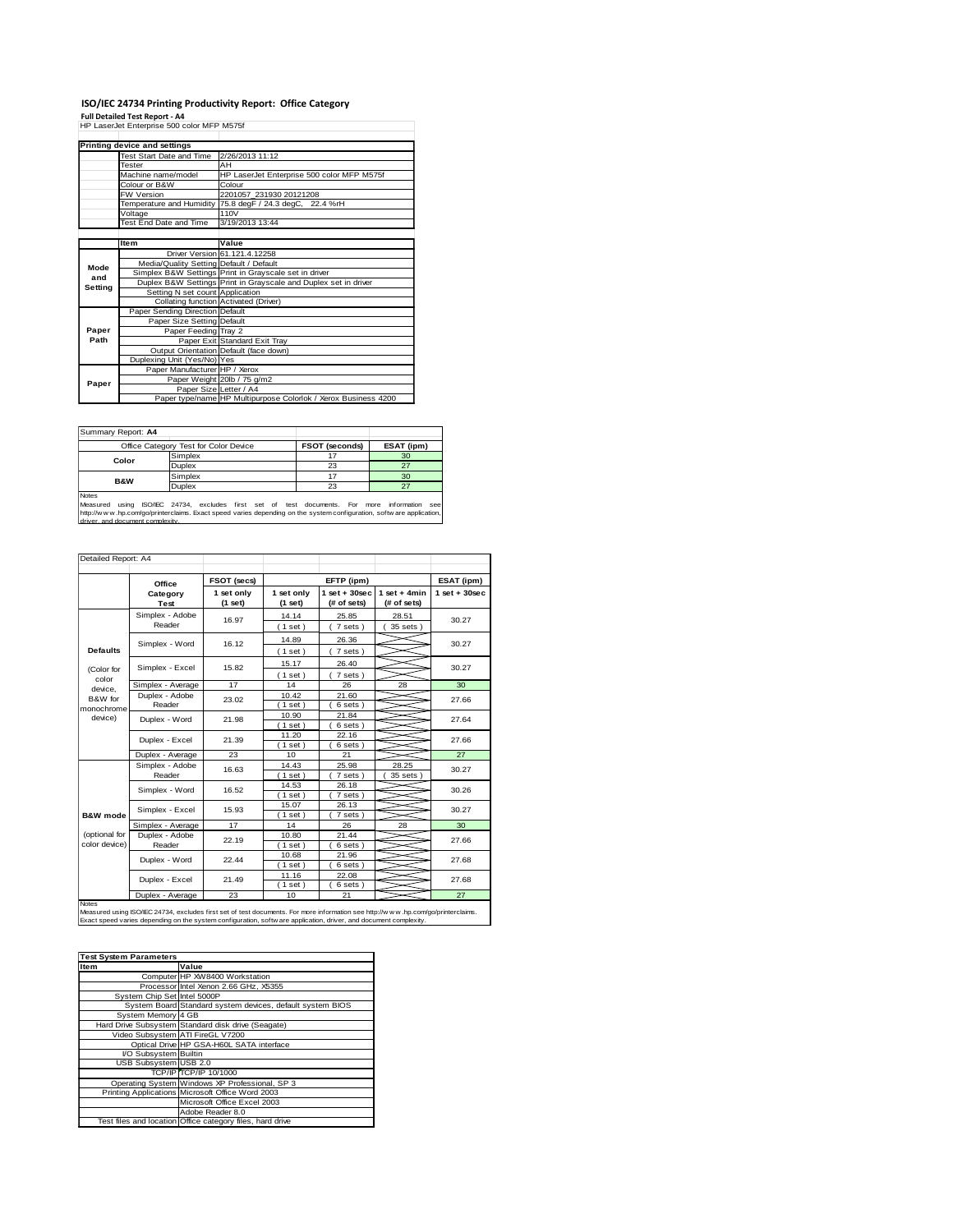**ISO/IEC 29183 Copy Productivity Report Full Detailed Test Report - LETTER** HP LaserJet Enterprise 500 color MFP M575f

|               | <b>Machine Setup Information</b>         |                                                                |
|---------------|------------------------------------------|----------------------------------------------------------------|
|               | Test Start Date and Time 2/26/2013 11:16 |                                                                |
|               | <b>Tester AH</b>                         |                                                                |
|               |                                          | Machine name/model HP LaserJet Enterprise 500 color MFP M575f  |
|               | Colour or B&W Colour                     |                                                                |
|               | Configuration (options) Not Specified    |                                                                |
|               |                                          | Temperature and Humidity 75.8 degF / 24.3 degC, 22.4 %rH       |
|               | Test End Date and Time: 3/19/2013 13:44  |                                                                |
|               |                                          |                                                                |
|               | Pre-set Item                             | <b>Pre-set Value</b>                                           |
|               | Output Resolution Default                |                                                                |
|               | Output Quality Default                   |                                                                |
| Mode          |                                          | Copying Mode Colour for Colour and B&W for B&W                 |
|               | Auto Density Adjustment Default          |                                                                |
|               |                                          | Collating function Set in Control Panel                        |
| Paper         | Paper Sending Direction Default          |                                                                |
|               | Paper Type Setting Default               |                                                                |
|               | Paper Feeding Tray 2                     |                                                                |
| Paper<br>Path | Paper Exit Default                       |                                                                |
|               |                                          | Face Up Exit Default (face down)                               |
|               | <b>Fixing Capability Default</b>         |                                                                |
| Temporary     | Image Quality Stability Default          |                                                                |
| Stop          | Capacity of Paper Default                |                                                                |
|               | Others None                              |                                                                |
|               |                                          |                                                                |
|               | Paper Manufacturer HP / Xerox            |                                                                |
| Paper         |                                          | Paper Weight 20lb / 75 g/m2                                    |
|               | Paper Size Letter / A4                   |                                                                |
|               |                                          | Paper type/name HP Multipurpose Colorlok / Xerox Business 4200 |

| Summary Report: Letter                                                                                                        |              |             |
|-------------------------------------------------------------------------------------------------------------------------------|--------------|-------------|
|                                                                                                                               |              |             |
|                                                                                                                               | <b>sFCOT</b> | sESAT (ipm) |
| Color                                                                                                                         | 10           | 31          |
| <b>B&amp;W</b>                                                                                                                | 10           | 31          |
| Notes                                                                                                                         |              |             |
| First Copy Out and Copy Speed measured using ISO/IEC 29183,<br>excludes first set of test documents. For more information see |              |             |

First Copy Out and Copy Speed measured using ISO/IEC 29183,<br>excludes first set of test documents. For more information see<br>http://w w w.hp.com/go/printerclaims. Exact speed varies depending on<br>the system.configuration and

| <b>Target</b>  |         | sFCOT (secs) |       | sEFTP (ipm) |                |             |  |
|----------------|---------|--------------|-------|-------------|----------------|-------------|--|
|                |         |              | 1copy | 1copy+30sec | 1copy+4minutes | sESAT (ipm) |  |
|                | A       | 9.16         | 6.54  | 26.96       | 30.12          | 31.84       |  |
| Color          |         |              |       | 22 sets     | 143 sets       |             |  |
|                | в       | 9.20         | 6.51  | 26.86       |                | 31.85       |  |
|                |         |              |       | 21 sets     |                |             |  |
|                | C       | 9.21         | 6.51  | 27.02       |                | 31.85       |  |
|                |         |              |       | 22 sets     |                |             |  |
|                | D       | 9.47         | 6.34  | 27.03       |                | 31.84       |  |
|                |         |              |       | 22 sets     |                |             |  |
|                | Average | 10           | 6     | 26          | 30             | 31          |  |
|                | A       | 9.20         | 6.51  | 26.99       | 24.70          | 31.84       |  |
|                |         |              |       | 22 sets     | 143 sets       |             |  |
|                | B       | 9.20         | 6.52  | 26.88       |                | 31.84       |  |
|                |         |              |       | 22 sets     |                |             |  |
| <b>B&amp;W</b> | C       | 9.55         | 6.28  | 27.04       |                | 31.85       |  |
|                |         |              |       | 22 sets     |                |             |  |
|                | D       | 9.21         | 6.51  | 26.81       |                | 31.84       |  |
|                |         |              |       | 21 sets     |                |             |  |
| <b>Notes</b>   | Average | 10           | 6     | 26          | 24             | 31          |  |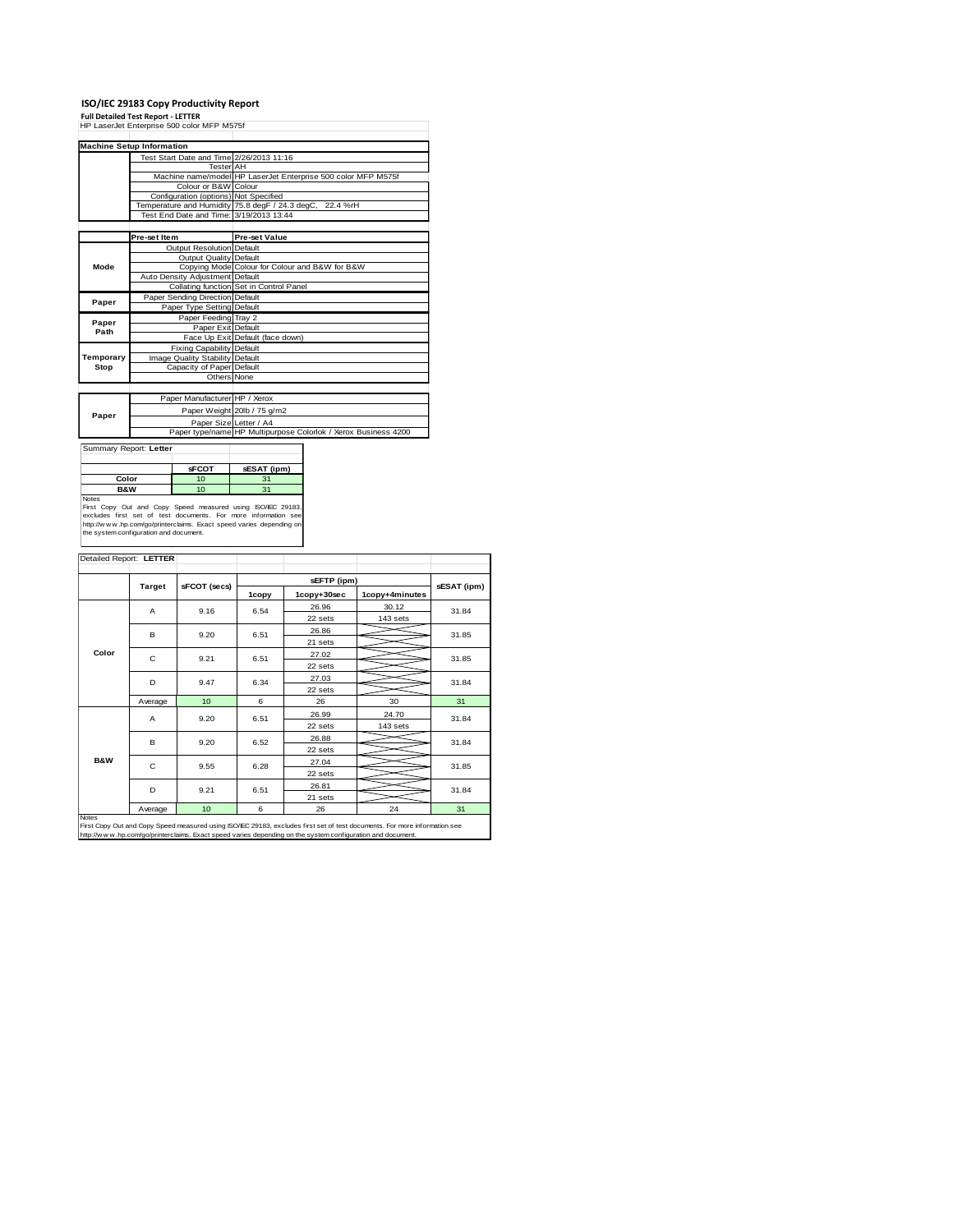**ISO/IEC 29183 Copy Productivity Report Full Detailed Test Report - A4** HP LaserJet Enterprise 500 color MFP M575f

|           | <b>Machine Setup Information</b>         |                                                                |
|-----------|------------------------------------------|----------------------------------------------------------------|
|           | Test Start Date and Time 2/26/2013 11:16 |                                                                |
|           | <b>Tester AH</b>                         |                                                                |
|           |                                          | Machine name/model HP LaserJet Enterprise 500 color MFP M575f  |
|           | Colour or B&W Colour                     |                                                                |
|           | Configuration (options) Not Specified    |                                                                |
|           |                                          | Temperature and Humidity 75.8 degF / 24.3 degC, 22.4 %rH       |
|           | Test End Date and Time: 3/19/2013 13:44  |                                                                |
|           |                                          |                                                                |
|           | Pre-set Item                             | <b>Pre-set Value</b>                                           |
|           | Output Resolution Default                |                                                                |
|           | Output Quality Default                   |                                                                |
| Mode      |                                          | Copying Mode Colour for Colour and B&W for B&W                 |
|           | Auto Density Adjustment Default          |                                                                |
|           |                                          | Collating function Set in Control Panel                        |
| Paper     | Paper Sending Direction Default          |                                                                |
|           | Paper Type Setting Default               |                                                                |
| Paper     | Paper Feeding Tray 2                     |                                                                |
| Path      | Paper Exit Default                       |                                                                |
|           |                                          | Face Up Exit Default (face down)                               |
|           | <b>Fixing Capability Default</b>         |                                                                |
| Temporary | Image Quality Stability Default          |                                                                |
| Stop      | Capacity of Paper Default                |                                                                |
|           | Others None                              |                                                                |
|           |                                          |                                                                |
|           | Paper Manufacturer HP / Xerox            |                                                                |
| Paper     |                                          | Paper Weight 20lb / 75 g/m2                                    |
|           | Paper Size Letter / A4                   |                                                                |
|           |                                          | Paper type/name HP Multipurpose Colorlok / Xerox Business 4200 |

Summary Report: **A4**

|                                     | <b>sFCOT</b>                                                                                                                     | sESAT (ipm)         |
|-------------------------------------|----------------------------------------------------------------------------------------------------------------------------------|---------------------|
| Colour                              | 10                                                                                                                               | 30                  |
| <b>B&amp;W</b>                      | 10                                                                                                                               | 30                  |
| $\sim$<br>$\sim$ .<br>$\sim$ $\sim$ | $\sim$ $\sim$<br>the contract of the contract of the contract of the contract of the contract of the contract of the contract of | <b>100.000 0016</b> |

**B&W**<br>
First Copy Out and Copy Speed measured using ISO/IEC 29183,<br>
excludes first set of test documents. For more information see<br>
the y/www.hp.com/gop/princretaims. Exact speed varies depending on<br>
the system configurati

|                | <b>Target</b> | sFCOT (secs) |       | sESAT (ipm)      |                |       |  |
|----------------|---------------|--------------|-------|------------------|----------------|-------|--|
|                |               |              | 1copy | 1copy+30sec      | 1copy+4minutes |       |  |
|                | A             | 9.77         | 6.15  | 25.57            | 28.63          | 30.26 |  |
|                |               |              |       | 21 sets          | 137 sets       |       |  |
|                | B             | 9.32         | 6.43  | 25.67            |                | 30.27 |  |
|                |               |              |       | 21 sets          |                |       |  |
| Colour         | C             | 9.30         | 6.45  | 25.69            |                | 30.28 |  |
|                |               |              |       | 21 sets          |                |       |  |
|                | D             | 9.32         | 6.43  | 25.45            |                | 30.27 |  |
|                |               |              |       | 21 sets          |                |       |  |
|                | Average       | 10           | 6     | 25               | 28             | 30    |  |
|                | A             | 9.76         | 6.16  | 25.67            | 29.45          | 30.27 |  |
|                |               |              |       | 21 sets          | 136 sets       |       |  |
|                | B             | 9.31         | 6.44  | 25.47            |                | 30.27 |  |
| <b>B&amp;W</b> |               |              |       | 21 sets          |                |       |  |
|                | C.            | 9.34         | 6.42  | 25.65            |                | 30.27 |  |
|                |               |              |       | 21 sets<br>25.44 |                |       |  |
|                | D             | 9.35         | 6.41  | 21 sets          |                | 30.27 |  |
|                | Average       | 10           | 6     | 25               | 29             | 30    |  |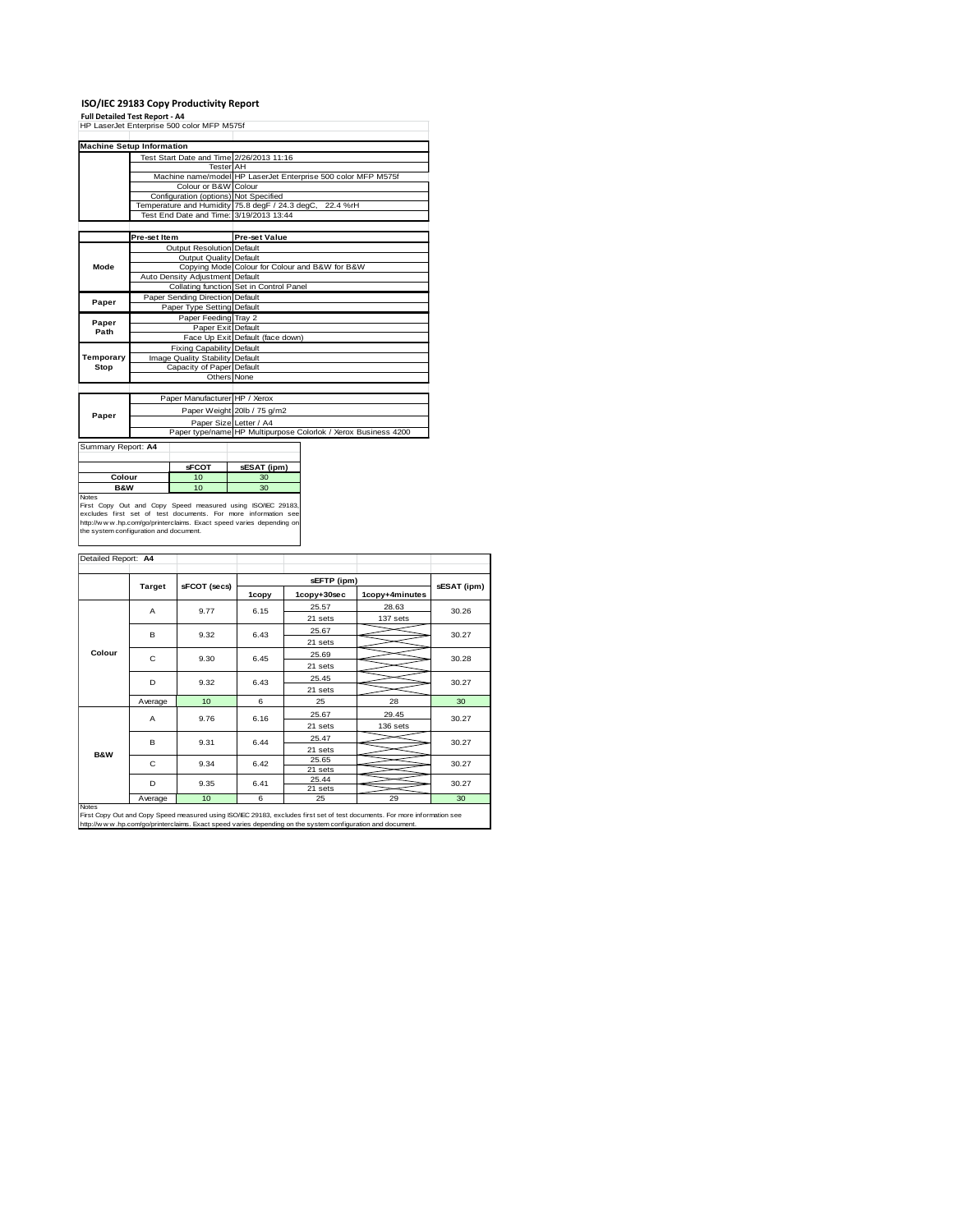## **ISO/IEC 24735 Copy Productivity Report**

**Full Detailed Test Report ‐ LETTER**

| <b>Machine Setup Information</b>        |                                                                 |
|-----------------------------------------|-----------------------------------------------------------------|
| Test Start Date and Time 4/3/2012 11:00 |                                                                 |
| TesterIKN                               |                                                                 |
|                                         | Machine name/model HP LaserJet 500 color MFP M575               |
| Colour or B&W Colour                    |                                                                 |
|                                         | FW Version 2200302_226976                                       |
| Configuration (options) Not Specified   |                                                                 |
|                                         | Temperature and Humidity 85 degF / 29 degC, 11 %rH              |
| Test End Date and Time: 5/3/2012 4:54   |                                                                 |
|                                         |                                                                 |
| Pre-set Item                            | <b>Pre-set Value</b>                                            |
| Output Resolution   Default             |                                                                 |
| Output Quality   Default                |                                                                 |
| Copying Mode Default                    |                                                                 |
| Auto Density Adjustment Default         |                                                                 |
|                                         | Collating function Activated (if not activated in default mode) |
| Paper Sending Direction Default         |                                                                 |
| Paper Type Setting Default              |                                                                 |
|                                         | Paper Feeding Standard cassette                                 |
|                                         | Paper Exit Standard exit tray                                   |
| Face Up Exit Default                    |                                                                 |
| Fixing Capability Default               |                                                                 |
| <b>Image Quality Stability Default</b>  |                                                                 |
| Capacity of Paper Default               |                                                                 |
|                                         | Others Default                                                  |
|                                         |                                                                 |
| Paper Manufacturer HP                   |                                                                 |
| Paper Weight 20lb                       |                                                                 |
| Paper Size Letter/A4                    |                                                                 |

| ISO/IEC 24735 Copy Productivity Report                              |                     |             |            |                  |                |                   |
|---------------------------------------------------------------------|---------------------|-------------|------------|------------------|----------------|-------------------|
|                                                                     |                     |             |            |                  |                |                   |
| Detailed Report: LETTER                                             |                     |             |            |                  |                |                   |
|                                                                     |                     | FSOT (secs) | EFTP (ipm) |                  |                | <b>ESAT (ipm)</b> |
|                                                                     | <b>Copying Mode</b> | 1 set only  | 1 set only | 1 set + $30$ sec | 1 set $+$ 4min | $1$ set + 30sec   |
|                                                                     | 1:1                 | 16.87       | 14.22      | 26.78            | 29.83          | 31.43             |
|                                                                     |                     |             | 1 set)     | 7 sets           | 36 sets        |                   |
| <b>Color Mode</b>                                                   | 1:2                 | 24.54       | 9.76       | 21.94            |                | 28.88             |
|                                                                     |                     |             | $1$ set)   | 6 sets           |                |                   |
|                                                                     | 2:2                 | 29.24       | 8.20       | 17.94            |                | 25.44             |
|                                                                     |                     |             | 1 set)     | 5 sets           |                |                   |
| <b>B&amp;W</b> mode                                                 | 1:1                 | 16.67       | 14.39      | 26.61            | 30.71          | 31.48             |
|                                                                     |                     |             |            | 7 sets           | 36 sets        |                   |
|                                                                     | 1:2                 | 24.67       | 9.72       | 21.90            |                | 28.88             |
|                                                                     |                     |             |            | 6 sets           |                |                   |
|                                                                     | 2:2                 | 29.06       | 8.24       | 18.02            |                | 25.44             |
|                                                                     |                     |             |            | 5 sets           |                |                   |
| <b>Notes</b><br>Reports located: http://www.hp.com/go/printerclaims |                     |             |            |                  |                |                   |